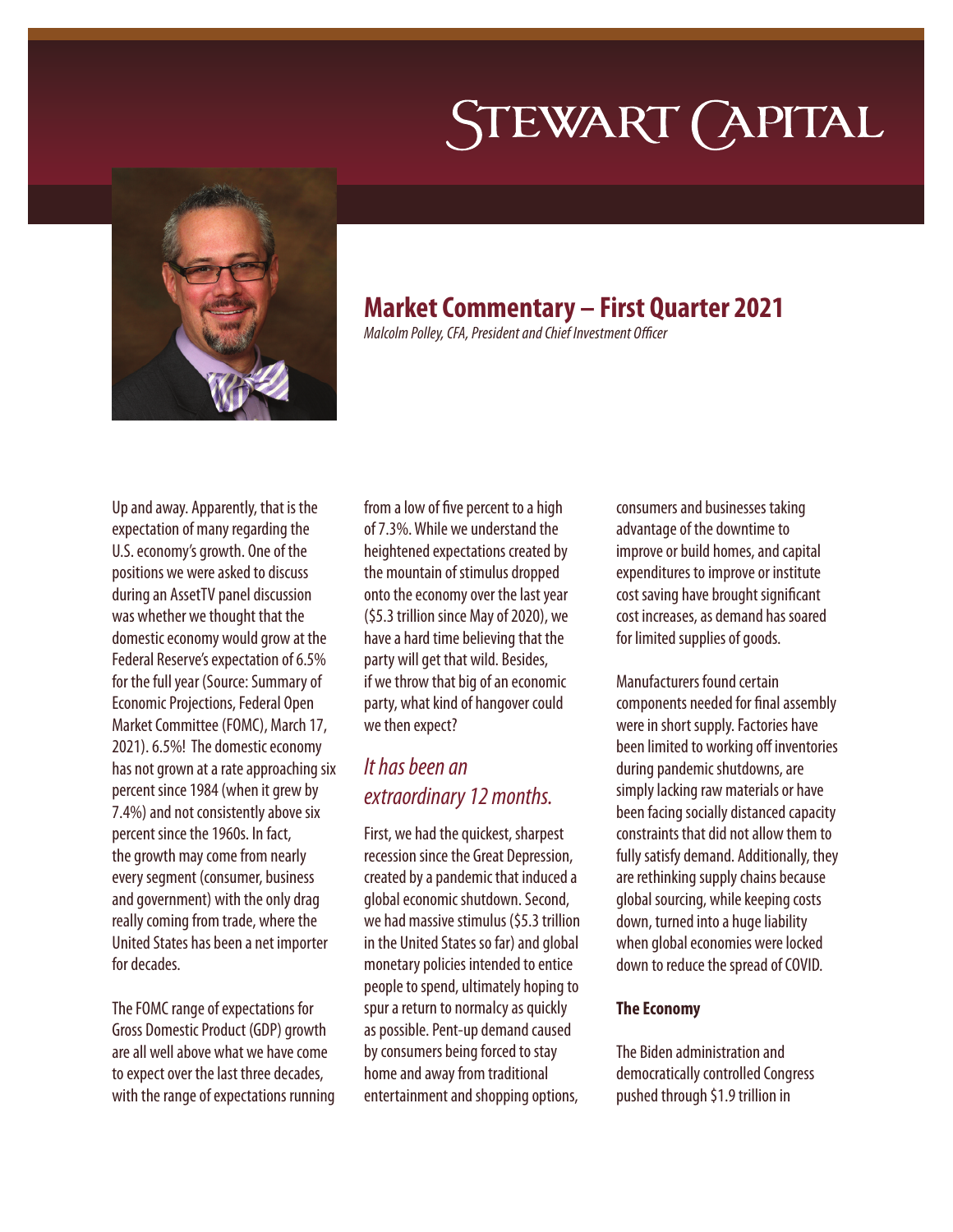stimulus spending early in its tenure by utilizing the budget reconciliation process, bringing the total stimulus to \$5.3 trillion. They are proposing an additional \$2.3 trillion in infrastructure spending which would push the total, if passed, to \$7.6 trillion – all within 12 months! (This assumes, of course, that the \$2.3 trillion in infrastructure proposals get passed – which is not a foregone conclusion.) Put in context, \$7.6 trillion in spending would represent more than one-third of prepandemic GDP. We estimate this would increase the national debt by roughly \$5 trillion, or approximately 20% from August 2020 levels.

## *The economy, by many estimations, is expected to be quite robust in calendar 2021.*

With pent-up demand and fiscal spending, the Federal Reserve (as mentioned above) is expecting full-year GDP to be 6.5%, followed by a more modest, but still robust, 3.3% in 2022 and then 2.2% in 2023. If accurate, this will mark one of the more robust periods of domestic economic growth since the late 1990s (Source: Bureau of Economic Analysis, Annual GDP data from 1930 to 2020). While we do agree that growth should be higher this year than we have come to expect as normal, we would caution against getting hopes too high regarding growth in years beyond the current one.

Why? While Uncle Sam does giveth, he also taketh away. In our view,

many of the proposals currently before Congress and a more normalized interest rate environment could well temper the economic excitement in years beyond 2021.

Within the infrastructure bill as proposed by President Biden's administration is a proposal to increase the corporate tax rate from 21% to 28% and increase the minimum corporate tax rate to 21%. The administration has also talked about increasing personal income taxes, capital gains taxes and estate taxes. While we could certainly debate the advisability of changing tax policies, in general, as costs increase (taxes are a cost) discretionary spending declines.

Similarly, the significant increase in deficit spending to fund stimulus payments to help both consumers and businesses weather the pandemic storm certainly helps encourage increased economic activity.

*Unfortunately, when it comes time to pay for the government largesse, it can limit future spending desires, causing a concern for reduced economic activity.*

As of July 2020 (the latest data that is available from the Bureau of Economic Analysis), the federal debt held by the public (national debt) stood at \$26.9 trillion. The annualized debt service amounted to \$546.5 billion, equivalent to a rate of 2.03%. Not too bad given

current interest rates. However, if rates double (which would not be that outrageous of a possibility) to nearly \$1.1 trillion it would represent more than 12.3% of government expenditures based on 2020 spending. The \$546.5 billion in interest expenses also understates current interest payments since budgetary totals include interest accrued on the actuarial liabilities of defined benefits (DB) plans for government employees. Including those totals, interest payments increased in 2020 from \$546 billion to \$841 billion. So, doubling the rate paid on public debt from two percent to four percent and including accrued interest on DB plans for government employees would bring debt service payments as a percent of 2020 spending to 15.7%, which does not account for interest payments on the debt incurred after July 2020.

Modern Monetary Theory (MMT) has taken hold not only in the United States, but globally. While the pandemic is certainly the excuse given for the extreme monetary and fiscal stimuli, the question should remain, "when is enough, enough?" Or, perhaps as asked by an audience member at a recent presentation, "When will Modern Monetary Theory cease working?" The answer then, as now, in our view, is that it will work until it doesn't, and then it will probably not work with detrimental impact.

Readers may tire of hearing of this from us, but the real issue is demographic in nature. While the current helicopter money fiscal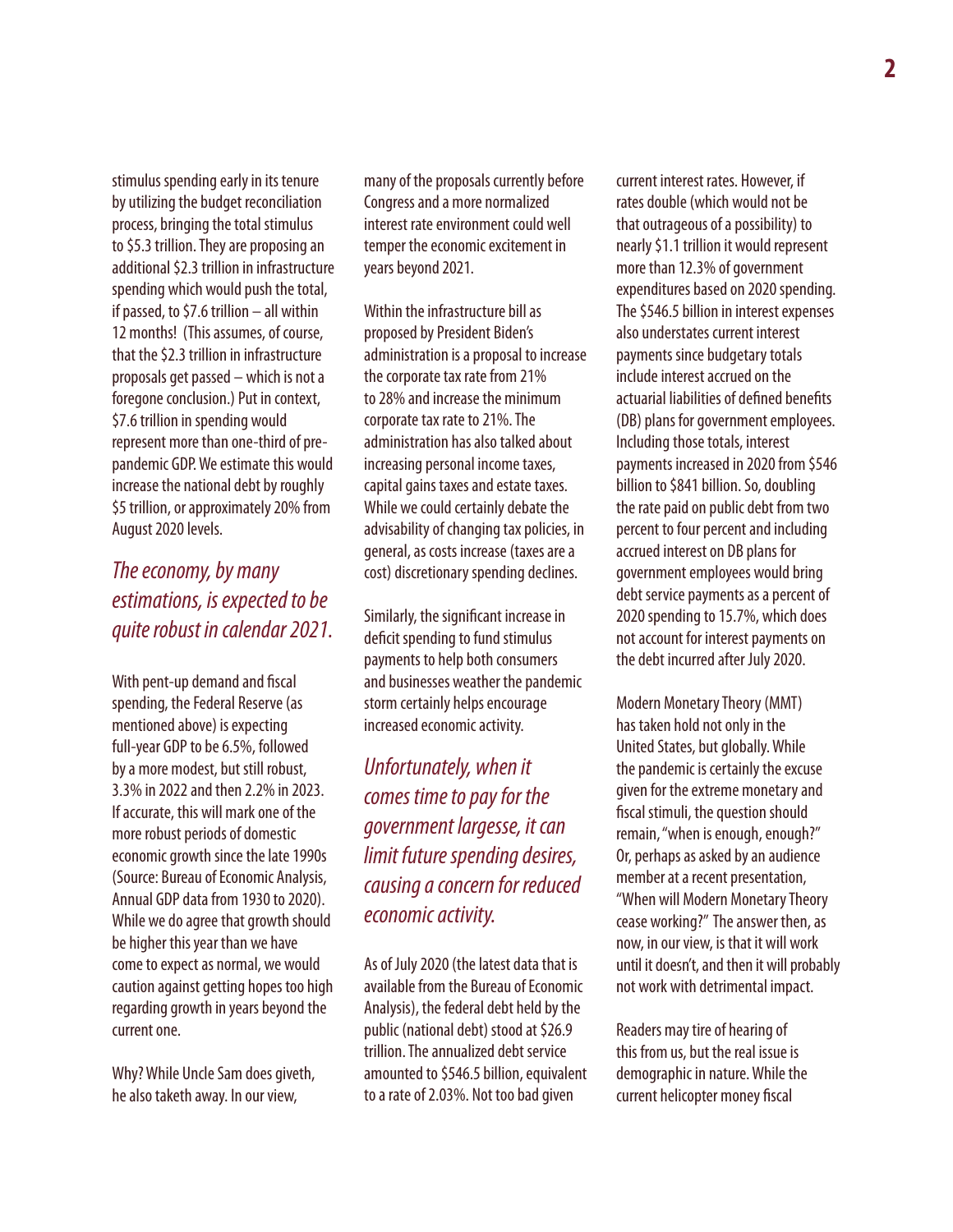policies may help boost short-term economic activity, it should not have a meaningful impact on future spending beacuse Millennials (and younger generations) simply can't grow spending enough to offset the spending decline being experienced by Boomers.

In the same way, while we are certainly experiencing some inflationary pressures from materials costs due to supplies not keeping up with demands, we believe inflation to be transitory and that it should subside once supplies come back into balance with demand. As such, inflationary pressures should revert to what we have experienced the past decade or more, which would be sub-optimal relative to the FOMC's desires.

The other question to ask is, "do we really need continued fiscal stimulus?" While politicians may push for it to get people back to work and back on their feet, as the most recent Job Openings and Labor Turnover Survey (JOLTS) from the Bureau of Labor Statistics data seems to indicate, there doesn't really seem to be the need. January job openings were revised strongly upward from 6.917 million to 7.099 million. February data was equally strong, with preliminary job opening posting nearly 7.4 million openings (7.367 million) – less than 300,000 shy of the 7.626 million January 2019 peak and well above pre-pandemic levels. The available labor pool continues to tighten (we define the available labor pool as the number of job openings less unemployed persons) with the number of unemployed people greater

than job of openings down to just 2.6 million – roughly where we were in the summer of 2015. This is at a level where employers can have difficulty finding qualified workers.

### **Market Overview**

Up and away has also been an apt description of market performance.

*Even though we have seen some leadership change from growth to value and from large-cap to smaller-cap, equity markets continue to power their way higher.*

Through the first quarter of 2021, domestic equity indices have increased by double digits pretty much across the capitalization spectrum, with small-cap and mid-cap value leading the charge, up 24.17% and 18.43% respectively. The only laggard, if you want to call it that, were large cap stocks as described by the S&P 500, which gained only 6.17%. The value segment of the S&P 500 did manage to gain double digits, rising by 10.77%.

While equities have certainly provided admirable returns one quarter into a new year, we do get worried that all the good news and expected year-over-year earnings gains may have already been discounted into current stock prices. This could leave those same equities vulnerable, as markets like these don't always appropriately price in the potential for disappointment.

Of particular concern to us is the interest rate environment. While Jerome Powell, Chair of the Federal Reserve, has stated, "We are not even thinking of thinking of raising rates," indicating the FOMC's intention of maintaining a zero Fed Funds rate for the foreseeable future, bond markets don't just focus on the now. Rather, bond markets focus on the future – as should be the case. We have seen longer-term interest rates climb significantly since year-end as bond markets price in faster economic growth as well as concerns over higher future inflation. This should also cause, at some point, future earnings to be discounted at a higher rate that then translates into lower values. When will that happen? That is anyone's guess. The concern, on our part, is that giddiness over higher economic growth and higher earnings can lead to irrational behavior, which often leads to unfortunate results.

Does irrational behavior always lead to difficult circumstances? Yes, but not always in an easily predicted time frame.

*As Sir John Maynard Keynes once said, "markets can remain irrational far longer than you can remain solvent."*

Bond investors, however, have not had as enjoyable experience this year as equity investors. With the yield curve now nicely upward sloping (more normalized), bond investors have suffered through modest to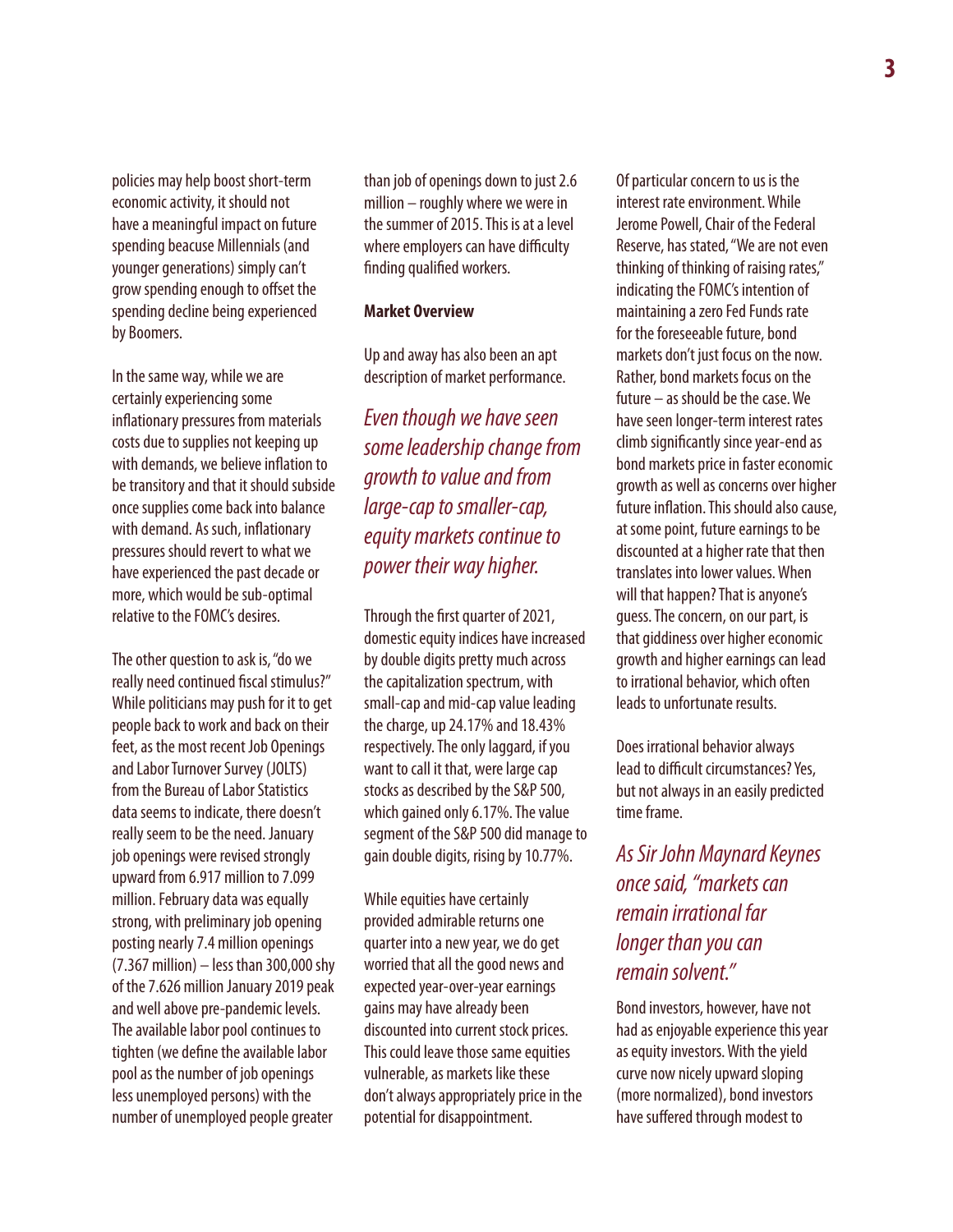reasonably significant negative returns. The only segment to escape relatively unscathed was short municipals, as described by the Bloomberg Barclays Municipal 1-3 Year Total Return index, which resulted in a barely positive return of 0.20%.

*While we are not expecting rates to shift much higher throughout the year, we would expect that fixed income returns will remain modestly negative.*

#### **Outlook**

We remain constructive on the outlook for 2021 and continue to believe that the first half of the year will tell most of the story, as stimulus spending that has already passed begins to work its way through the system. While we are not as upbeat as many pundits or the Fed regarding full-year GDP, we are increasing our expectations for 2021 growth to four percent.

Why don't we expect to see growth of 6.5% as indicated by the Fed? We continue to focus on the demographic underpinnings of the U.S. economy. Because the fertility rate in the United States has generally been below the replacement rate (2.1 births per couple) since 1972 and consistently since 2007, with the rate running below 1.8 births per woman since 2017, we expect economic growth to be less than robust.

*Since younger generations provide the engine of growth for the future, and population growth absent immigration has been waning for several decades, we would expect that the trend in both GDP and inflation would remain sub-optimal.*

The jobless rate, already where we expected it to be at year-end, should continue to improve with the unemployment rate moving into what we term the full-employment band of four to six percent unemployment. This should mean that employers will have difficulty finding qualified candidates and wage pressures should trend higher – even without a change to the national minimum wage.

We also believe that we are at the end of a secular decline in interest rates that began in 1980. If we are correct, then the general trend for interest rates should be up and expected returns for bonds would be well below what we have come to expect for pretty much the entirety of our career. Given that we expect the trend for rates to be higher and given the speed with which the yield curve shifted higher this year, we are also raising our expectations for longer-term interest rates. While we are not expecting any change to the Fed Funds rate, we now expect the 10-year Treasury to end the year at two percent and the 30-year Treasury Bond to end the year at 2.50%.

The equity market may well continue to push higher, calling into question the prospects for 2022. While many have been investing in the reflation trade, for the reasons indicated above we would be cautious of chasing something that may well be transitory. Inflation, other than pockets created by shorter-term supply and demand issues, should not be a problem.

For the most part, equities have already experienced the gains in the first quarter that we expected for the full year. While it is possible to extend those gains, and we are rather constructive on the possibility, we think it advisable to exert a certain degree of caution.

*We would expect that value should continue outperforming growth – not the least because higher longer-term rates should lead to lower valuations.* 

We would be cautious about investing in names that depend on an extended robust recovery as well as commodity-centric names that are dependent on reflation, as we believe demand outstripping supply will be rather short-lived. We would prefer to focus on areas where the trends are just getting started, or for whom stability of earnings and revenues are a hallmark since they will be less impacted by rising rates.